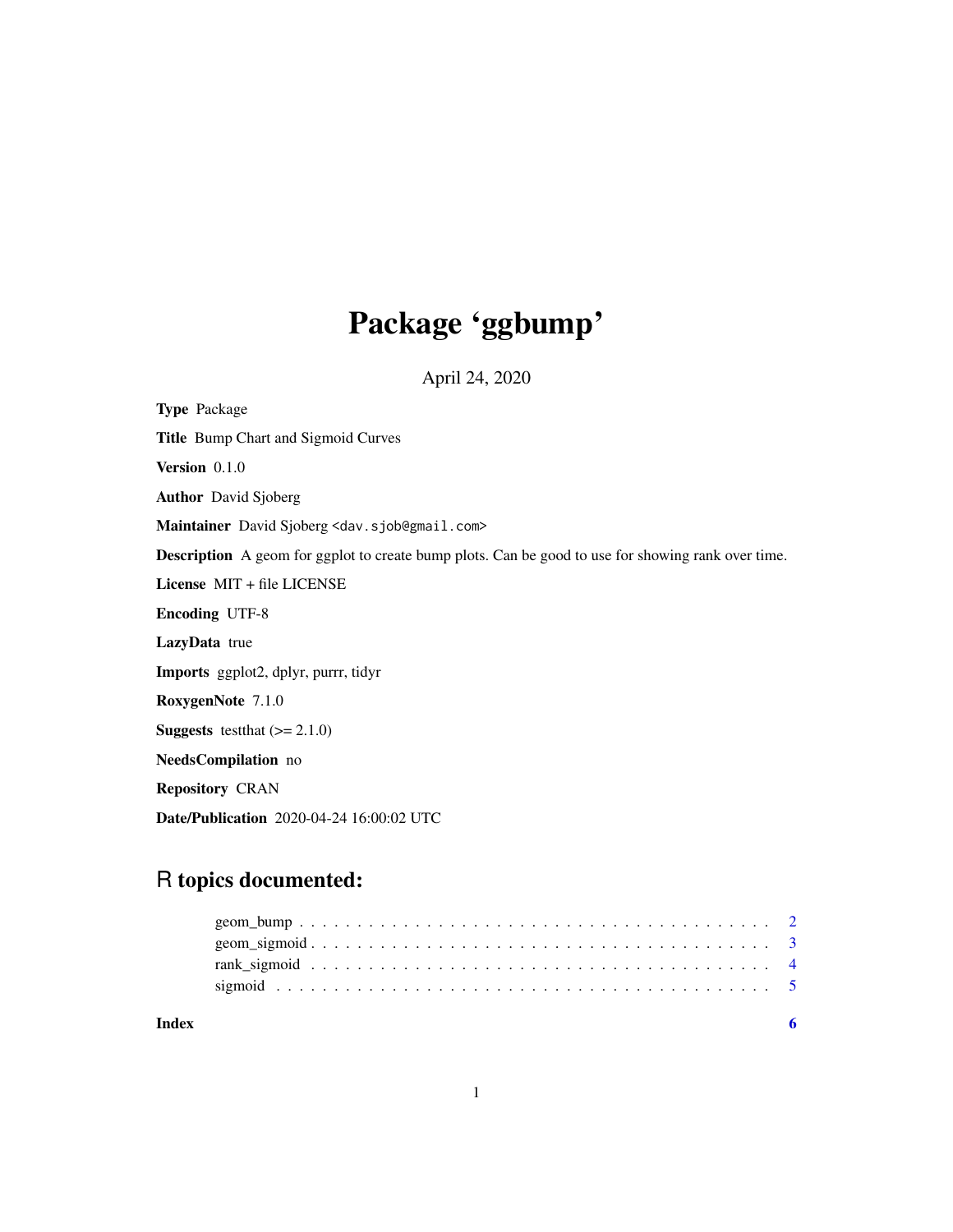<span id="page-1-0"></span>geom\_bump *geom\_bump Creates a ggplot that makes a smooth rank over time. To change the 'smooth' argument you need to put it outside of the 'aes' of the geom. Uses the x and y aestethics.*

#### Description

geom\_bump

Creates a ggplot that makes a smooth rank over time. To change the 'smooth' argument you need to put it outside of the 'aes' of the geom. Uses the x and y aestethics.

#### Usage

```
geom_bump(
 mapping = NULL,
 data = NULL,
  geom = "line",
 position = "identity",
 na.rm = FALSE,
  show.legend = NA,
  smooth = 8,
  direction = "x",inherit.aes = TRUE,
  ...
)
```
#### Arguments

| mapping     | provide you own mapping. both x and y need to be numeric.        |
|-------------|------------------------------------------------------------------|
| data        | provide you own data                                             |
| geom        | change geom                                                      |
| position    | change position                                                  |
| $na$ . $rm$ | remove missing values                                            |
| show.legend | show legend in plot                                              |
| smooth      | how much smooth should the curve have? More means steeper curve. |
| direction   | the character x or y depending of smoothing direction            |
| inherit.aes | should the geom inherits aestethics                              |
| .           | other arguments to be passed to the geom                         |

#### Value

ggplot layer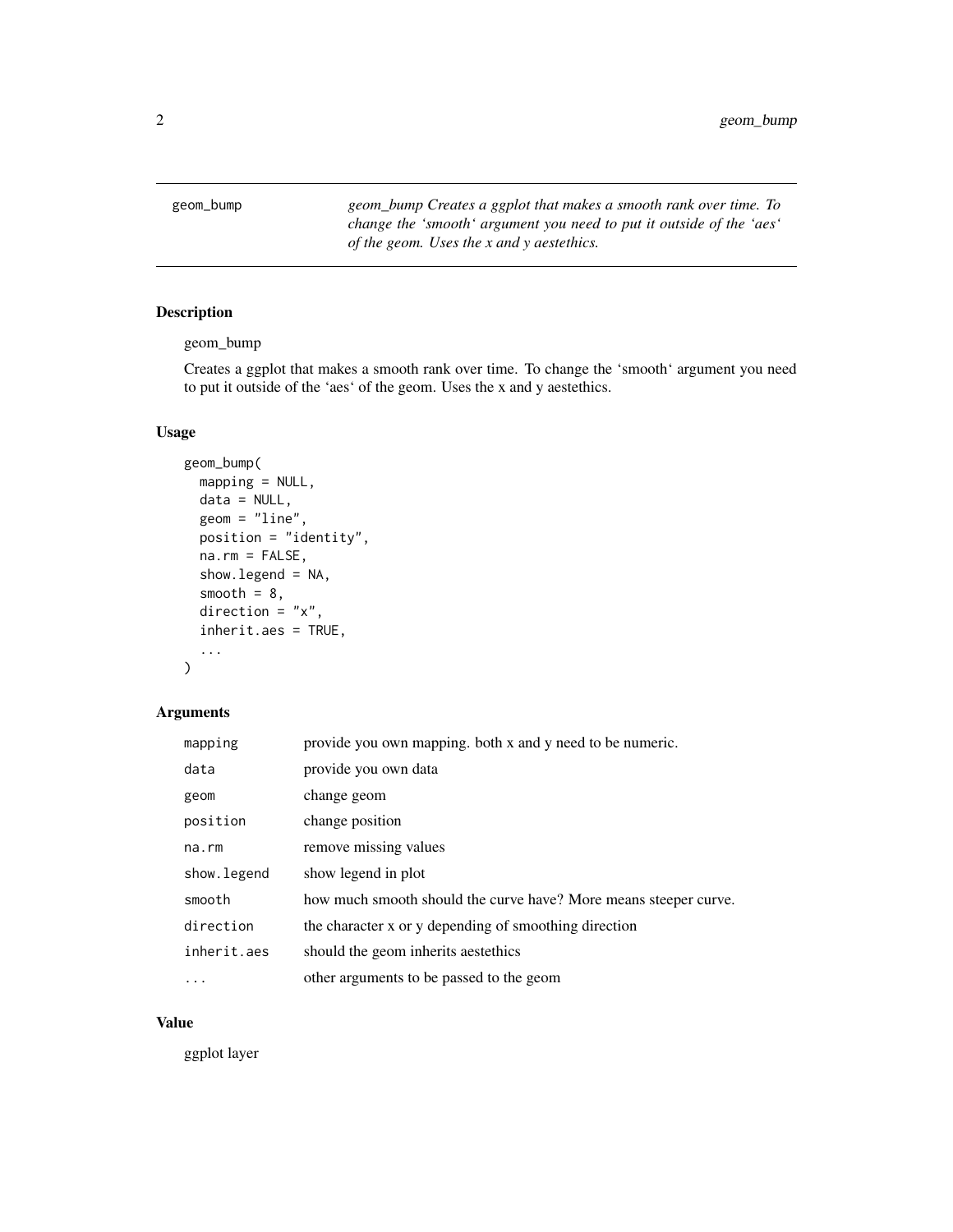#### <span id="page-2-0"></span>geom\_sigmoid 3

#### Examples

```
library(ggplot2)
df <- data.frame(country = c(
  "India", "India", "India",
  "Sweden", "Sweden", "Sweden",
  "Germany", "Germany", "Germany",
  "Finland", "Finland", "Finland"),
year = c(2011, 2012, 2013,
2011, 2012, 2013,
2011, 2012, 2013,
2011, 2012, 2013),
rank = c(4, 2, 2, 3, 1, 4, 2, 3, 1, 1, 4, 3))
ggplot(df, aes(year, rank, color = country)) +
  geom_point(size = 10) +
  geom_bump(size = 2)
```

| geom_sigmoid | geom_sigmoid Creates a ggplot that makes a smooth rank over time.       |
|--------------|-------------------------------------------------------------------------|
|              | To change the 'smooth' argument you need to put it outside of the 'aes' |
|              | of the geom. Uses the x, xend, y and yend aestethics. Make sure each    |
|              | sigmoid curve is its own group.                                         |

#### Description

#### geom\_sigmoid

Creates a ggplot that makes a smooth rank over time. To change the 'smooth' argument you need to put it outside of the 'aes' of the geom. Uses the x, xend, y and yend aestethics. Make sure each sigmoid curve is its own group.

#### Usage

```
geom_sigmoid(
 mapping = NULL,
  data = NULL,geom = "line",
  position = "identity",
  na.rm = FALSE,
  show.legend = NA,
  smooth = 8,
  direction = "x",
  inherit.aes = TRUE,
  ...
\mathcal{L}
```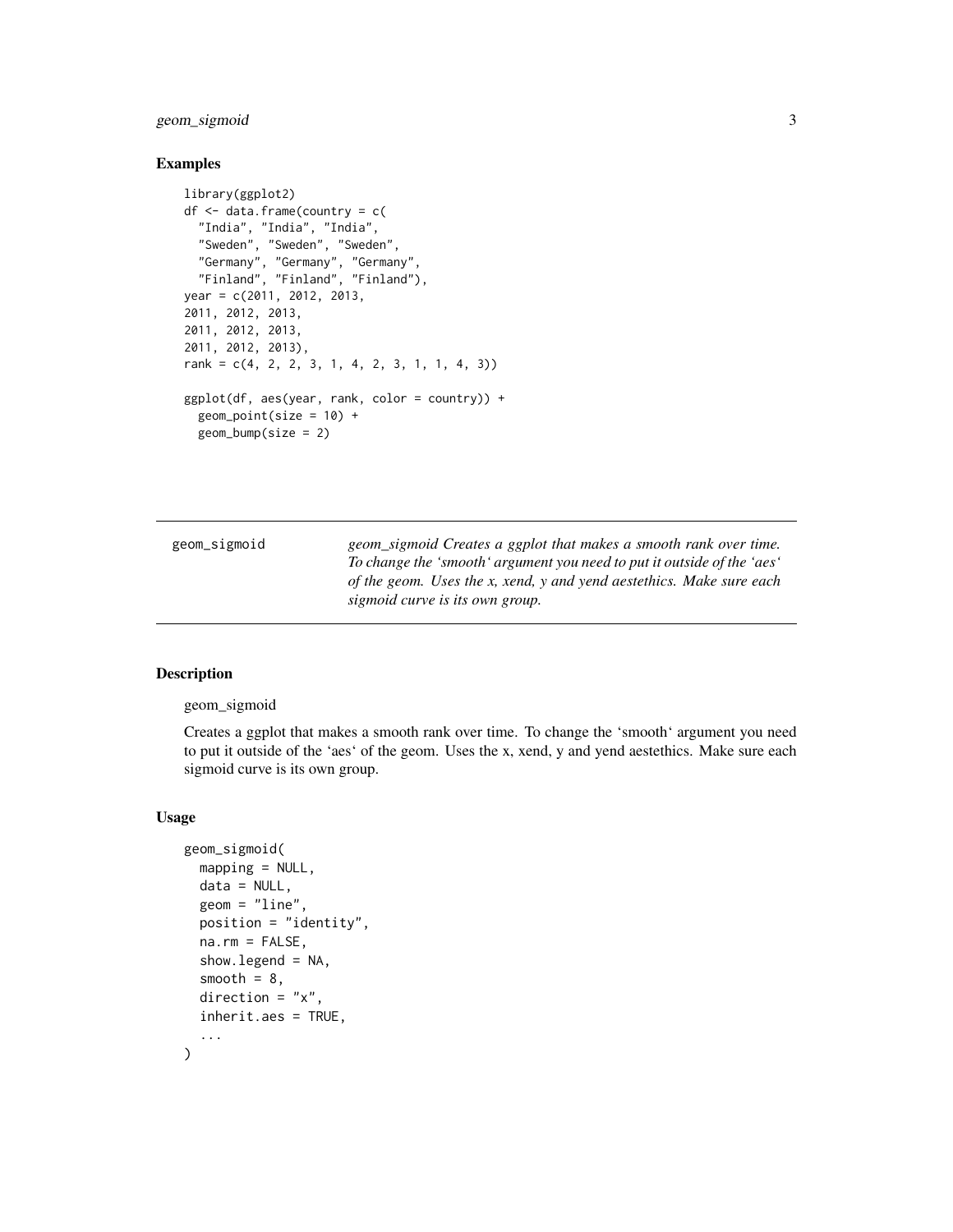#### Arguments

| mapping      | provide you own mapping. both x, xend, y and yend need to be numeric. |
|--------------|-----------------------------------------------------------------------|
| data         | provide you own data                                                  |
| geom         | xhange geom                                                           |
| position     | change position                                                       |
| na.rm        | remove missing values                                                 |
| show. legend | show legend in plot                                                   |
| smooth       | how much smooth should the curve have? More means steeper curve.      |
| direction    | the character x or y depending of smoothing direction                 |
| inherit.aes  | should the geom inherits aestethics                                   |
| $\ddots$ .   | other arguments to be passed to the geom                              |

#### Value

ggplot layer

#### Examples

```
library(ggplot2)
df \leq data.frame(x = 1:6,
      y = 5:10,
       xend = 7,
       yend = -3:2)ggplot(df, aes(x = x, xend = xend, y = y, yend = yend, color = factor(x))) +geom_sigmoid()
```

| rank_sıgmoıd |  |  |
|--------------|--|--|
|              |  |  |

rank\_sigmoid *rank\_sigmoid Creates a longer dataframe with coordinates for a smoothed line.*

#### Description

rank\_sigmoid

Creates a longer dataframe with coordinates for a smoothed line.

#### Usage

```
rank_sigmoid(x, y, smooth = 8, direction = "x")
```
<span id="page-3-0"></span>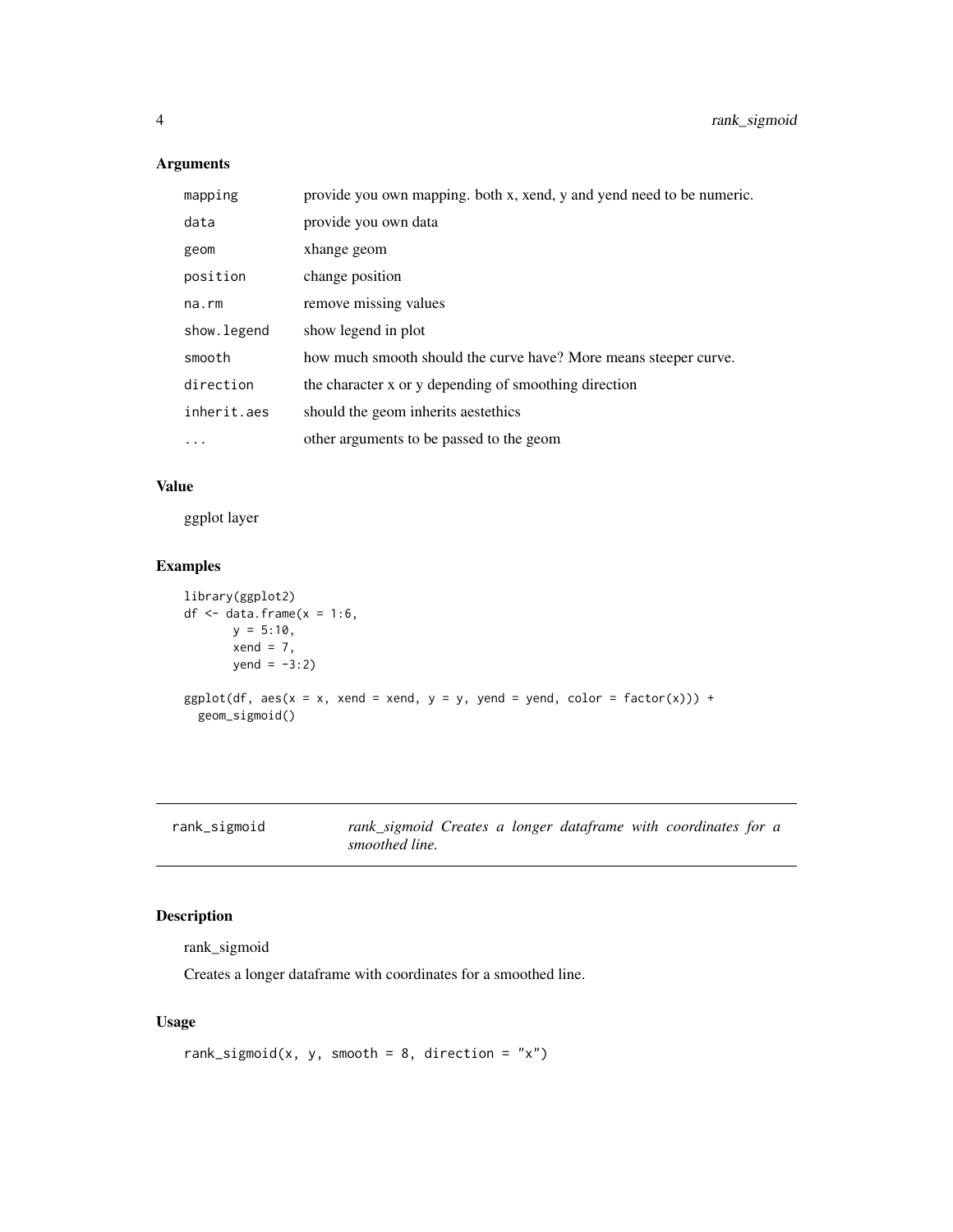#### <span id="page-4-0"></span>sigmoid **5**

## Arguments

| x         | vector                                                |
|-----------|-------------------------------------------------------|
|           | vector                                                |
| smooth    | smooth parameter. Higher means less smoothing         |
| direction | the character x or y depending of smoothing direction |

#### Value

a data frame

| sigmoid | sigmoid Creates a longer dataframe with coordinates for a smoothed |
|---------|--------------------------------------------------------------------|
|         | line.                                                              |

## Description

sigmoid

Creates a longer dataframe with coordinates for a smoothed line.

#### Usage

```
sigmoid(x_from, x_to, y_from, y_to, smooth = 5, n = 100, direction = "x")
```
## Arguments

| $x_f$ from | start x value                                            |
|------------|----------------------------------------------------------|
| $x_t$      | end x value                                              |
| y_from     | start y value                                            |
| y_to       | end y values                                             |
| smooth     | smooth parameter. Higher means less smoothing            |
| n          | number of point that should be smoothed                  |
| direction  | the character x or y depending on direction of smoothing |

#### Value

a data frame